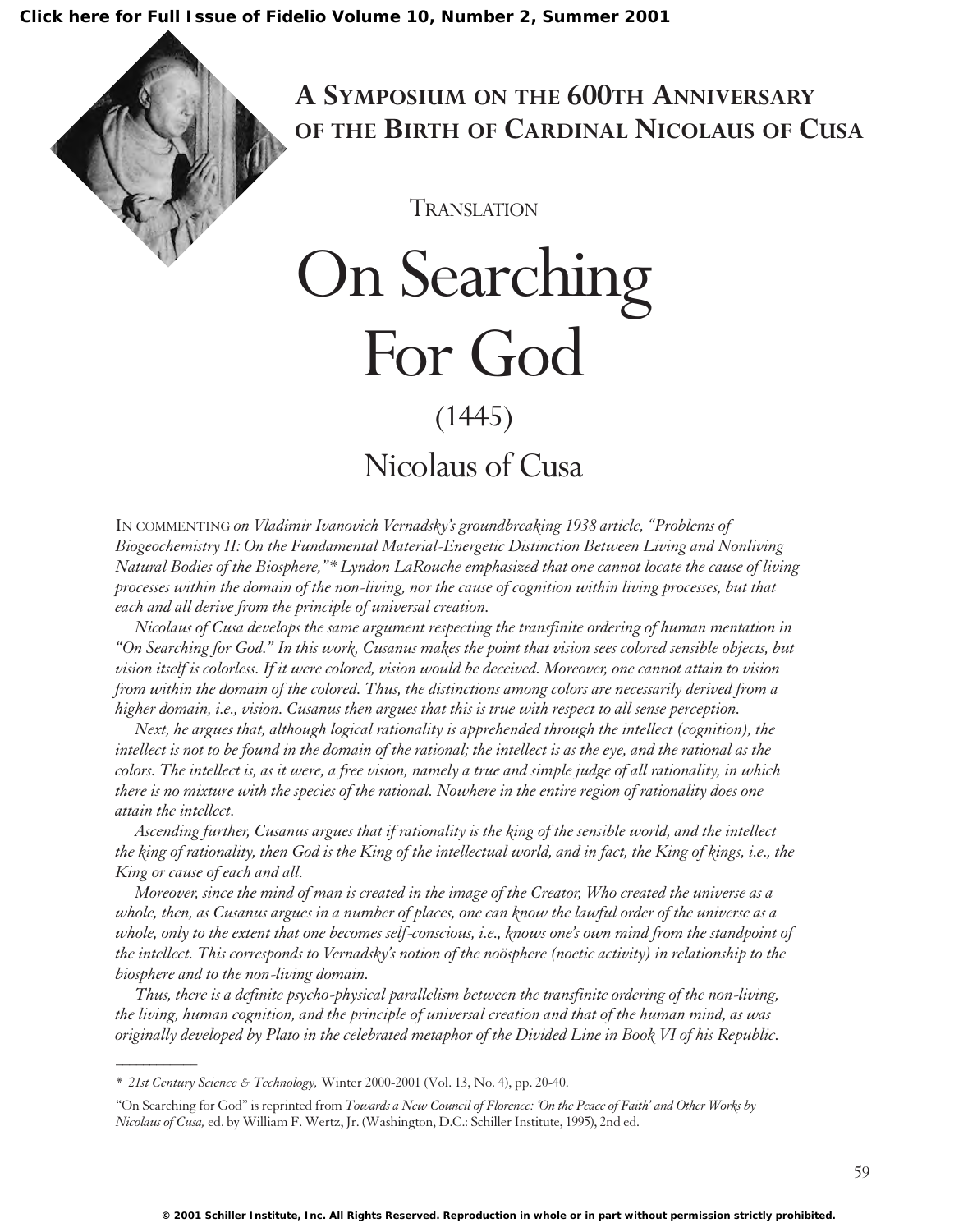I WANT to satisfy your desire as well as I can, venerable Brother in Christ, and attempt to repeat briefly and clearly in writing, what I endeavored to explain at the Epiphany festival to the people concerning the rational ground of the name of God. May we both be stimulated thereby in our meditation and may the inner man be transformed in the intellectual ascent of the light gradually into light, until he comes through the light of glory into clear knowledge and enters into the joy of his Lord.



*Donor portrait of Cardinal Nicolaus of Cusa, altarpiece detail, St. Nicolaus Hospital, c. 1460.*

Courtesy of Dr. Helmut Gestrich

# I.

First, dear Brother: You know well that Paul, who reports of himself, he had been transported into the third heaven all the way to the view of secrets, proclaimed the truth on the Areopagus to the men, who then dedicated themselves in Athens to the most highly praised study of philosophy. As introduction to his theme, he stated he wanted to bring them the Good News of that unknown God, to whom the Gentiles had consecrated an altar there. And as he commenced to explicate this, he began with how God had created all in one man; He has indulged them a definite time to be in this world to search for God, if they are able by chance to attain and find Him. He added thereto that He is not very distant from anyone, since in Him we indeed are, live, and are moved. Thereupon the Apostle repudiated idolatry and said thereto, that nothing can be in the cogitation of man, which were similar to the divine.

As often as I read the Acts of the Apostles, I admire this train of thought. Paul indeed wanted to reveal the unknown God to the philosophers and then affirms of Him, that no human intellect can conceive Him. Therefore, God is revealed therein, that one knows that every intellect is too small to make itself a figuration or concept of Him. However, he names him God, or in Greek, *theos.*

If, therefore, man has come into the world to search for God and, if he has found Him, to adhere to Him and to find repose in adhering to Him—man cannot search for Him and attain Him in this sensible and corporeal world, since God is spirit rather than body, and cannot be attained in intellectual abstraction, since one is able to conceive nothing similar to God, as he asserts—how can one, therefore, search for Him in order to find Him? One thing is certain: If this world were not helpful to the seeker, man were sent into this world to search for Him in vain. Therefore, this world must assist the seeker and he must also know, that neither in the world nor in everything which man conceives is something similar to God.

We now want to see if the name *theos* or *deus* offers us assistance thereto. Indeed, the name *theos* is not the name of God, who excels every conception. Indeed, what can not be conceived, remains ineffable. To make effable is indeed to express an intrinsic concept through vocal and other figurative signs externally. Therefore, if one conceives no similitude of a thing, then its name is unknown. Therefore, *theos* is the name of God only insofar as He is sought by man in this world. Therefore, the seeker of God may consider attentively, how in this name *theos* a path is enfolded on which God is found, so that one can attain Him. *Theos* comes from *theoro,* which means "I see" and "I run." Therefore, the seeker must run by means of vision, in order to be able to advance to the allseeing *theos.* Therefore, vision bears in itself a similitude of the path on which the seeker should proceed. We must therefore extend the nature of sensible vision before the eye of intellectual vision and form from it a ladder for the ascent.

Our vision is generated from a lucid and clear spirit descending from the brain above into the organ of the eye and, as soon as the extrinsic light concurs, a colored object multiplying the similitude of its species in it. Therefore, in the region of the visible nothing is found except color. However, vision is not from the region of the visible, but is constituted beyond everything visible; since it does not belong to the region of colors, vision has no color, and, in order to be able to see all colors, it is not contracted to something, and so that its judgment is free and true, it has no more of one color than of another, and so that its power is in relation to all colors, it is restricted through no color. Vision is not mixed with colors, so that its vision is true.

Through an experiment we demonstrate that vision is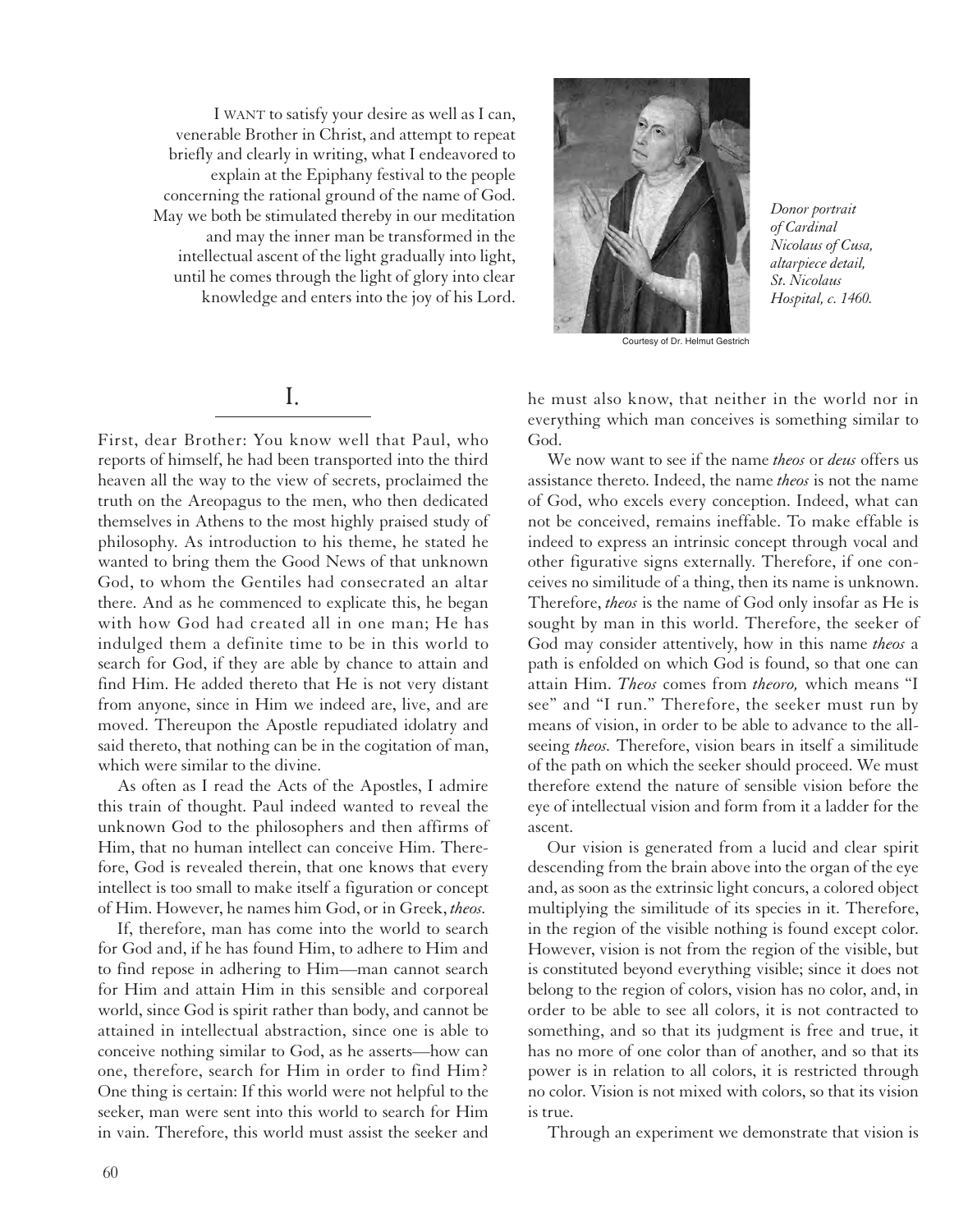deceived through a colored medium, through glass or a transparent stone or something other. Vision is so pure and free from every blemish of the visible, that in comparison with it everything visible is darkness and corporeal density in comparison to the spirit of vision.

However, if we intuit the world of the visible with the intellect and ask if knowledge of vision is found in it, then it becomes apparent that all this world of color does not know vision, because it attains nothing not-colored. And if we then said, there is vision and yet it is nothing colored, then this world of the visible will want to make of it a figure of similitude, yet in all its concepts will find nothing similar to vision, since its concept is impossible without color. And if inside the ambit of its region it finds neither vision nor something similar or configurable to it, it cannot attain vision; indeed it is not even able to attain that vision is something at all. For outside of color it attains nothing, but rather judges that everything not-colored is not something.

Therefore, of all the names which can be named in this region, no name befits vision; neither the name of whiteness nor of blackness, nor that of all mixed colors; for it is neither whiteness and not-whiteness copulatively nor blackness and not-blackness copulatively. Therefore, whether the region of the sensible denotes all names singularly and disjunctively, or whether it considers the names of contrary colors copulatively or the copulation of all nameable names, it attains nothing of the name and essence of vision.

If someone now stated that color is not distinguished and perceived from itself, but rather from a higher cause, i.e., vision, and if he then asked all visible things if this is true and how they conceive this cause, then they will respond: that presupposed, which has given them names, is—just as is vision—the best and most beautiful according to what can be conceived. However, if they prepare themselves to form a concept of this best and most beautiful, then they return to color, without which a concept cannot be formed. For this reason they say it is more beautiful than every white color, for in the region of color the white color is not so beautiful that it could not be still more beautiful, and not so lucid and resplendent, that it could not be still more lucid. Therefore, all visible things would not claim as their king some color of their region, which is actually among the visible things of this region, but rather would say, he is the highest possible beauty of the most lucid and perfect color.

Such and many similar things, dear Brother, you see as most true. Therefore, ascend now from vision to hearing in a similar manner, and to taste, smell, and touch, thereupon to the universal sense, which stands above every other sense, as hearing above the audible, taste above the tasteable, smell above the smellable, and touch above the tangible.

From there proceed higher to the intellect, which is above everything intelligible, which is above everything rational. Indeed, the rational is apprehended through the intellect, however, the intellect is not found in the region of the rational; the intellect is as the eye and the rational as the colors. If you would, extend your consideration; thus you will apprehend how the intellect is as it were a free vision, namely, a true and simple judge of all rationality, in which there is no mixture with the species of the rational. Therefore, its judgment of rationality is clear and intuitive in the variety of the region of rationality. In respect to knowledge of rationality, the intellect judges this necessary, that possible, this contingent, that impossible, this demonstrative, that sophistical and apparent, this commonplace, etc., just as vision judges this color as white, that as not-white but rather black, this as more white than black, etc.

Nowhere in the entire region of rationality does one attain the intellect. However, if this world or the universe wanted to portray its king, commander, and judge, then it would say he is the terminus or ultimate perfection of rationality. But the intellectual natures can likewise not deny that a king is placed over them. And just as the visible natures assert of this king placed over them that he is the ultimate perfection of everything visible, so the intellectual natures, which view the true intuitively, also affirm their king is the ultimate perfection of the intuition of all things. They name him *theos* or God, the speculation, as it were, or the intuition in the complement of its all-seeing perfection.

Nevertheless, nothing is found in the entire region of intellectual powers, to which the King is similar, nor is there a concept which is similar to Him in the entire intellectual region. Rather, He is above everything which is conceived or understood; His name, although it names and discerns everything intelligible, is not intelligible. And His nature is infinitely anterior to all intellectual wisdom in altitude, simplicity, strength, power, beauty, and goodness; everything which dwells in the intellectual nature is in comparison with Him shadow and impotence, grossness and meager wisdom; and one could extend such comparisons infinitely.

You are therefore able to run on this path, on which God is found above all vision, hearing, taste, touch, smell, speech, sense, rationality, and intellect. It is found as none of these, but rather above everything as God of gods and King of all kings. Indeed, the King of the world of the intellect is the King of kings and Lord of lords in the universe. For He is the king of the intellectual nature, which has dominion in the rational nature; the rational in turn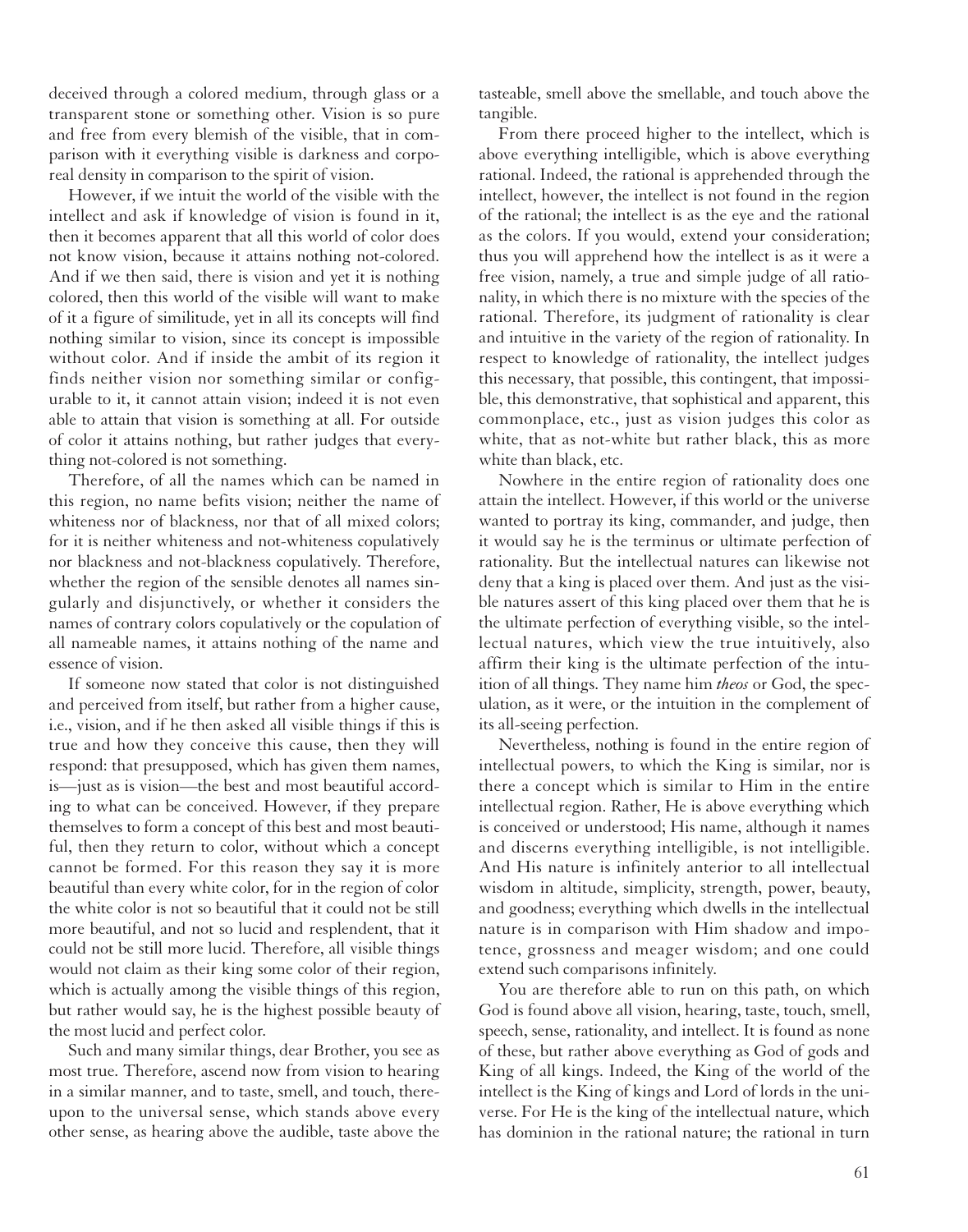rules in the sensible and the sensible rules in the world of sensible things, over which vision, hearing, taste, feeling, smell preside as kings. All these kings discern, speculate, and theorize up to the King of kings and the Lord of lords, who is the speculation, and God or *theos* Himself, in whose power all kings stand and from whom all kings have that which they have: power to rule, beauty, entity, loveliness, joy, life, and everything good.

From this it follows that in the realm of the greatest and highest king all attractiveness of visible forms, the variety of colors, pleasing proportions, the resplendence of carbuncles, the greenness of meadows, the brightness of gold and whatever delights the sight, in which the sight reposes and takes delight as if in the thesaurus of its realm, have no value in the curia of the great King, because they belong to the lowest litter of the curia. Likewise the concordant resonance of all voices and that sweet harmony in the realm of hearing, the indescribable variety of all instruments, the melody of those golden organs, the songs of nightingales, and sirens and all the other exquisite riches of the king from the realm of hearing are as though dregs, which adhere to the pavement in the curia of the greatest and best King of kings. Likewise every sweet and sour, bitter and pleasant taste of paradise apples, of the most delicious fruits, of the grapes of Engaddi, of the wine of Cyprus, of the honey of Attica, the grain and oil and everything which India and the woods and water of this whole world present as refreshment and offer for pleasant taste, are of little moment in the palace of that most powerful ruler of the world. The pleasant smell of perfume, frankincense and myrrh, musk and everything emitting an odor, which dwells in the realm of olfaction—all this is not regarded as something precious in the great palace of the highest King, and still less all that which through its softness delights the sense of touch. If indeed the sense of touch of the king seems extensive and its realm extended throughout the world, it is, however, hardly a point, nearly imperceptible, in respect to the realm of the ruler of the universe.

That king appears great, who commands these kings already named, and whose vassals they are; he is the universal sense, which enfolds in his power all the power of those already named. And yet he is a purchased slave and the lowest servant in the realm of the all-seeing and allcontaining King.

In incomparable altitude above all the already named, the intellectual nature has obtained its realm. All the previously named and described realms are dependent on its power; it presides over them dominantly.

However, the kings of the intellectual nature are of the family of the highest commander and they enjoy being ascribed to his military. Their wish is nothing other than to be able to obtain any available position in the court of the ruler, in which they can be refreshed in intellectual intuition by Him, who is called *theos.* And everything which is in the previously named universal realm, does not concern them, for it is nothing in comparison to the good, which they know in their ruler; in Him everything is in complement, in itself divine and exceedingly good; all that which is found in the other kings is not only imperfect, outside themselves and in shadow or image, but rather also contracted at an incomparable and improportionate distance.

Therefore, the color, which is perceived in the realm of the visible by vision, does not see, but rather is only visible. It lacks life, vital motion, and perfection, such as the stem of a plant or subsistent forms have. But the senses, which are in the realm of the universal sense, the particular senses, have a nature which in the vitality and cognition of the sensible spirit enfolds in itself the form of the sensible world. Therefore, there is not less in the realm of the senses than in the realm of the sensible.

However, everything which is unfolded in the realm of the sensible is enfolded and vital in the realm of the senses in a more vigorous and perfect mode. For the realm of the sensible reposes in them. Likewise that which belongs to the realm of the senses is in a much clearer and more perfect mode in that realm, in which it is intellectually. Indeed, in the intellectual being of the intellectual realm, color has an incorruptible nature and differs through its perfection from the color of the sensible world, just as the perpetual from the corruptible, and the intellectual life from death, and light from shadow.

But in the realm of the Almighty, where the realm is king, where everything that is in all realms is the King Himself; where color is not sensible or intellectual but rather divine color, indeed God Himself; where everything, which in the sensible world is without motion and life, and everything which has vegetative, sensible, rational, or intellectual life is the divine life, which is the immortality, in which God alone dwells and where in Him everything is He Himself; there is the delight of all joys, which we drink up through the eyes, ears, taste, touch, smell, sense, life, motion, rationality, and intelligence, the divine, infinite, and inexpressible delight and the repose of all delight and delectation; for God is the *theos,* speculation and running, which sees everything, is everything, runs through everything. Everything looks to Him as to its King; at His command everything is moved and runs, and every running to the end of repose is a running to Him. Therefore, everything is *theos,* the beginning, from which everything flows out, the middle, in which we are moved, and the end, to which everything flows back.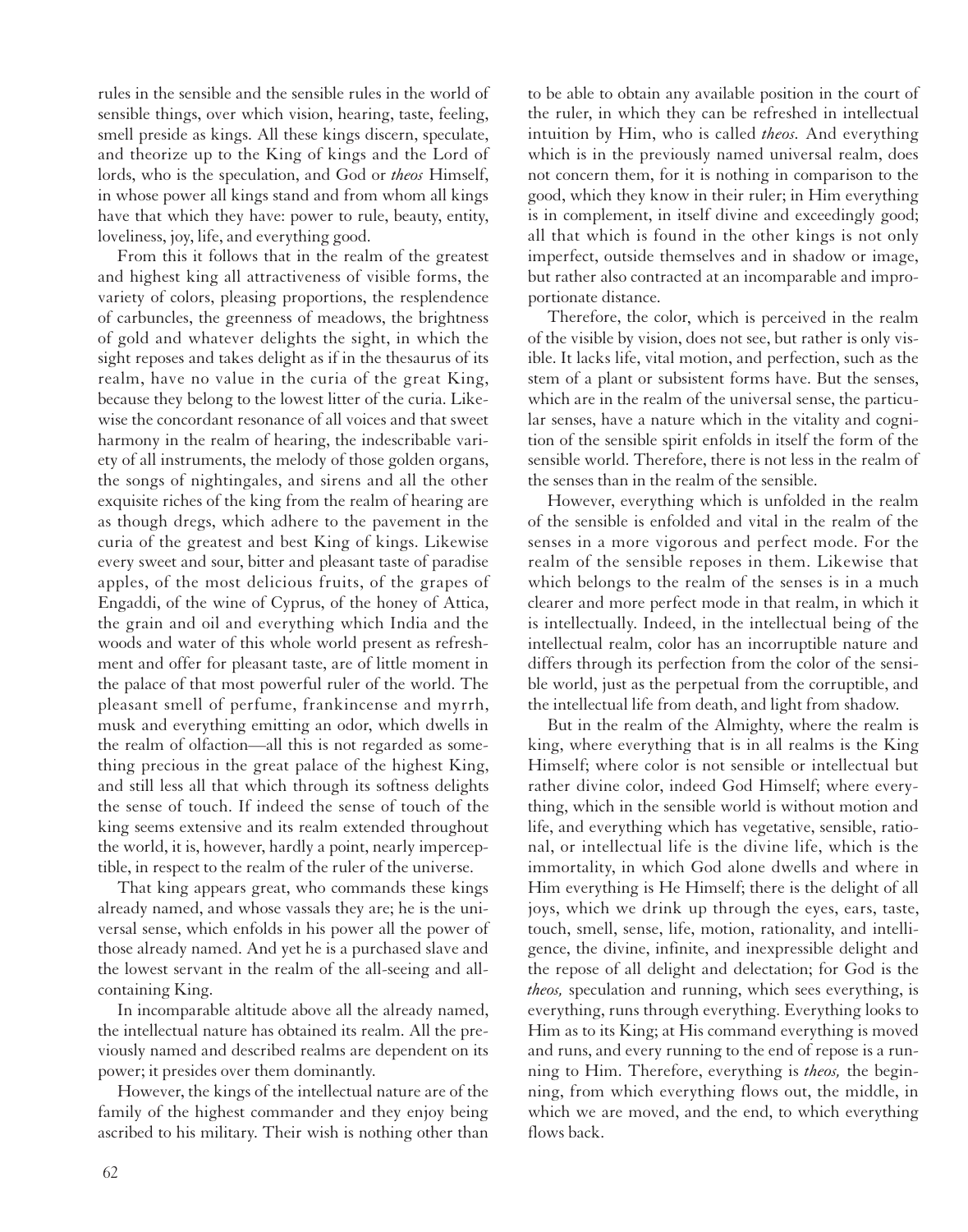Therefore, on this path, my Brother, endeavor to search for God in the most diligent speculation. If He is sought in the right manner, it is impossible not to find Him, who is everywhere. And He is then sought correctly and according to His name, if He is sought to the end that His laud, according to His name, fulfills our earthly nature up to the limit of its power.

#### II.

But now, turning to the second part of our inquiry, we want to see in what manner we are led in a stepwise ascent to the indicated theory—indeed we are not moved to the completely unknown, and in order to inquire into this, we want to look back again at vision.

First we state: A double light concurs, so that vision detects the visible discretely. For it is not the spirit of vision which imposes the name of colors, but rather the spirit of its father, who is in it. The spirit, which descends through the optical nerves from the brain into the eye, is struck by the obviation of the species opposite it and a confused sensation arises. The vital power is astonished by this sensation and endeavors to discern it. Therefore, the spirit which is in the eye does not discern it, but rather a higher spirit in it effects this distinction. We could demonstrate this to ourselves as true through an everyday experiment. Frequently we do not detect the transient—although its species is multiplied in the eye since we do not perceive it when we do not attend to the others, and if several men speak, we understand only him, to whom we have turned our attention.

This demonstrates to us that the spirit which is in the sense attains the operation of its activity through a higher light, namely, that of rationality. If, therefore, the eye says this is red and this is blue, then the eye does not speak but rather the spirit of its father speaks in it; namely this vital spirit, whose eye this is.

But although the attention of him who wants to see is present, the color is still not on that account visible; for that it is necessary that the visible be made visible by the other light of an illuminant. Indeed, in shadow and darkness the visible does not have the aptitude to be seen. Its adaptation occurs through the light which illuminates it. Thus the visible is only apt to be seen in the light, because it is not able to enter the eye by itself, and for this reason it is necessary that it be illuminated; for it is the nature of the light to enter into the eye by itself. Then, therefore, if the visible is in the light, which has the power to enter into the eye by itself, it can enter the eye. However, color is not in the light as in another, but rather as in its origin, for color is nothing other than the terminus of the light in the diaphanous, as we experience it in the rainbow.

Indeed, according as the ray of sun is terminated in a rain cloud in different ways, a different color is generated.

Color, manifested in its origin, namely, in the light, is therefore visible, because the extrinsic light and the spirit of sight communicate in clarity. The light, which illuminates the visible, penetrates a similar light and brings the opposing species of color to sight.

On this basis, Brother, prepare yourself a course, on which to inquire how the unknown God presides over all that through which we are moved to Him. For although it is already certain for you, that a vital spirit discerns in the spirit of the eye, and the light makes the visible apt to be seen, nevertheless vision detects neither the spirit itself nor the light. Indeed, the light does not belong to the region of colors, since it is not colored. Consequently, it is not to be found in the entire region where the eye holds sway. Therefore, the light is unknown to the eye and nevertheless is delectable to vision.

Therefore, as rationality, which discerns the visible in the eye, is a distinguishing spirit, so it is an intellectual spirit, which in rationality understands, and it is a divine spirit, which illuminates the intellect. However, the distinguishing light of the soul in the eye, ear, tongue, nose, and in the nerve, which governs the sense of touch, is one light received in various organs variedly, in order, according to the variety of organs, to discern variedly the things which are of the sensible world. And the light itself is beginning, middle, and end of the senses. For the senses are only for the purpose of distinguishing the sensible and they are only from that spirit and are moved in no other. In it also all the senses live. Indeed, the life of vision is to see, the life of hearing to hear, and the more perfect this life is, the more discrete it is. Indeed, the vision which discerns the visible more perfectly is more perfect, and the same is the case for the hearing.

Therefore, life and perfection, joy and repose and whatever all the senses desire, lie in the distinguishing spirit, and from it they have everything that they have. Even if the organs lose in power and the life in them decreases in activity, it does not decrease in the distinguishing spirit, from which they receive the same life, when the fault or infirmity is removed.

In like manner, conceive the same about the intellect, which is the light of distinguishing rationality, and from it elevate yourself to God, who is the light of the intellect. And if you run thus through that which you have discovered in vision, you will discover how our God, blessed be He in eternity, is everything which is in everything which is, just as the distinguishing light in the senses and the intellectual in the rational, and that it is He Himself, from whom the creature has that which it is, from whom it has life and motion, and that all our cognition is in His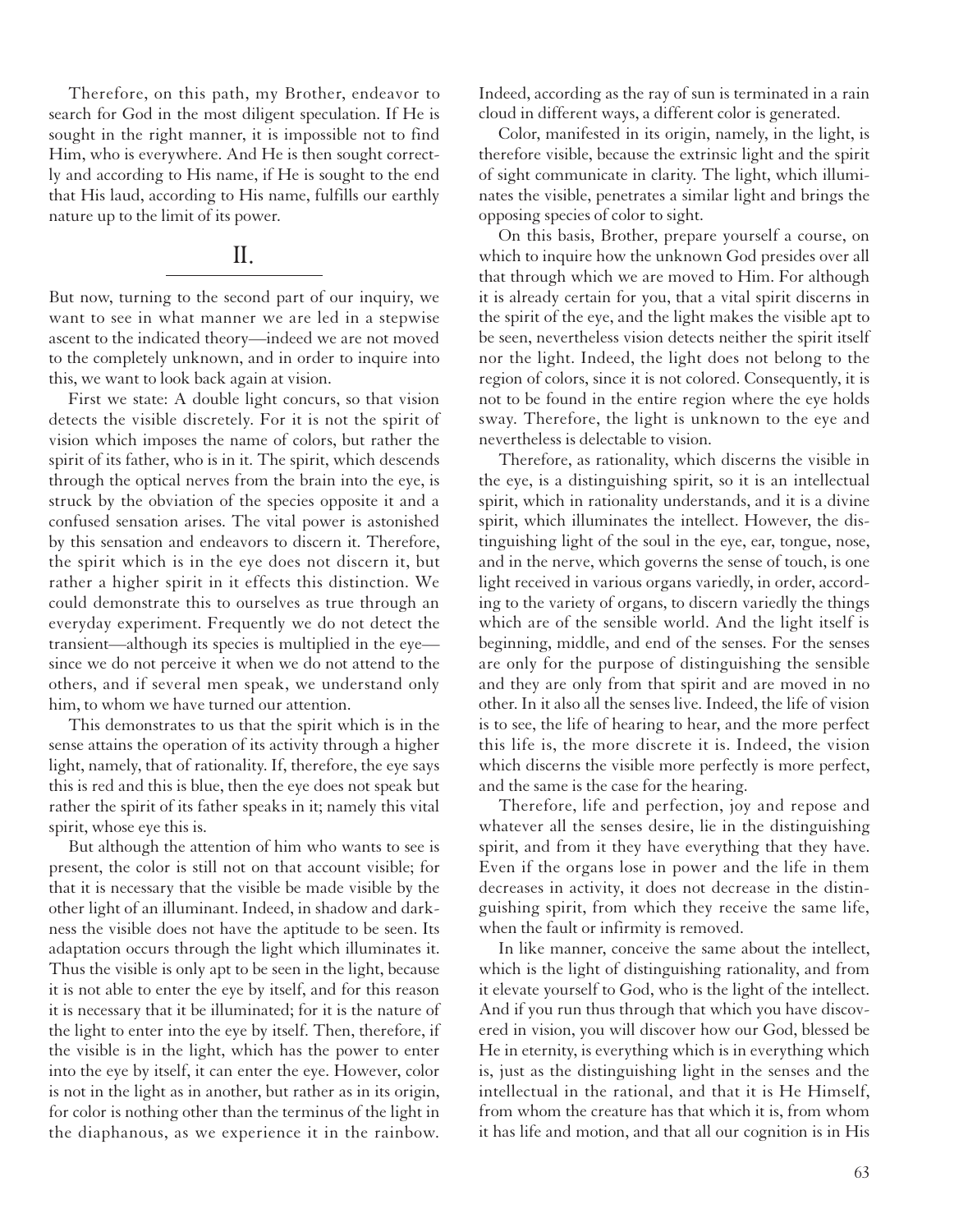light, so that it is not we who know but rather He in us. And if we ascend to cognition of Him Himself, then although He is unknown to us, nevertheless we are moved in nothing other than in His light, which enters into our spirit, so that we advance to Him in His light. Therefore, as being is dependent on Him, so also is being known. Just as the being of color depends on corporeal light, so the cognition of color depends on this light, as we have already said above.

Therefore, we must attend to the fact that wonderful God created the light among His works. In its simplicity it excels all the other corporeal things, so that it is the middle between spiritual and corporeal nature, through which this corporeal world ascends, as it were, through its simplicity into the spiritual world. Indeed, it brings the forms into vision, so that the form of the sensible world ascends to rationality and the intellect, and through the intellect attains its end in God. Thus the world itself also enters into being, so that this corporeal world is what it is through participation in light; and one regards the corporeal things in the corporeal genus as more perfect, the more they participate in light, as we experience it stepwise with the elements. Also a creature that has the spirit of life is the more perfect, the more it participates in the light of life. Thus a creature of intellectual life is the more perfect, the greater its participation is in the intellectual light of life.

However, God cannot be participated in and He is the infinite light, which shines in everything, just as the distinguishing light in the senses. However, the varied termination of this light, in which nothing can participate and which cannot be mixed, shows varied creatures, just as the termination of corporeal light shows various colors in the diaphanous, although the light itself remains unmixable.

## III.

I do not doubt, Brother, that you are able to advance from these explanations in clarity and to apprehend that as color is only visible through the medium of light, that is to say, as color can ascend only in the light of its origin to repose and to its end, so our intellectual nature can only attain the felicity of repose in the light of its intellectual origin. And vision does not discern, but rather the distinguishing spirit in it discerns; thus also in our intellect, which is illuminated by the divine light of its origin according to its aptitude to let it enter, we shall not know or live through ourselves in intellectual life, but rather God will live in us in infinite life. And this is that eternal felicity, where the eternal intellectual life, that excels every concept of living creatures in inexpressible joy, lives

in us in strictest unity, just as the distinguishing rationality lives in our most perfect senses and the intellect lives in the clearest rationality.

It is already apparent to us, that through the motion of the light of His grace, we are drawn to the unknown God, who cannot be detected otherwise than if He manifests Himself. And He wants to be sought. And He wants to give light to the seekers, without which they cannot seek Him. He wants to be sought, and He also wants to be apprehended, for He wants to reveal and manifest Himself to the seekers. Therefore, He is sought with the desire to be apprehended and He is sought theoretically, with the running leading the runner to the repose of motion, when He is sought with maximum desire. Hence, one proceeds correctly towards attaining wisdom, only if He is sought with maximum desire. And when He is sought thus, He is sought on the correct path, where without doubt He will be found through the manifestation of Himself. No other path is given us than this one and in all the teachings of the saints, who attained wisdom, no other is bequeathed to us.

Therefore, they all erred, the proud, the presumptuous, who regarded themselves as wise, who trusted in their own genius, who in ascending arrogance deemed themselves to be similar to the highest, who arrogated to themselves the knowledge of the gods; they closed off to themselves the path to wisdom, because they believed it to be no other than that which they measured with their own intellect; they passed away in their vanities, they embraced the tree of knowledge and did not apprehend the tree of life. Therefore, to the philosophers who did not honor God, there was no other end, than to perish in their vanity.

Those, however, who saw that one cannot attain wisdom and perennial intellectual life, unless it be given through the gift of grace, and that the goodness of the Almighty God is so great that He hears those who invoke His name, and they gain salvation, became humble, acknowledging that they are ignorant, and directed their life as the life of one desiring eternal wisdom. And that is the life of the virtuous, who proceed in the desire for the other life, which is commended by the saints.

There is no other tradition of the holy prophets and those who obtained the grace of divine light in this life, than that everyone who wishes to attain the intellectual life and immortal divine wisdom, first must believe that God exists and that He is the Giver of all goods; that one must live in fear of Him and advance in His love; that one must in all humility implore Him for immortal life and, so as to be worthy of attaining it, must embrace everything which is ordered to this immortal life in deepest devoutness and the most sincere worship.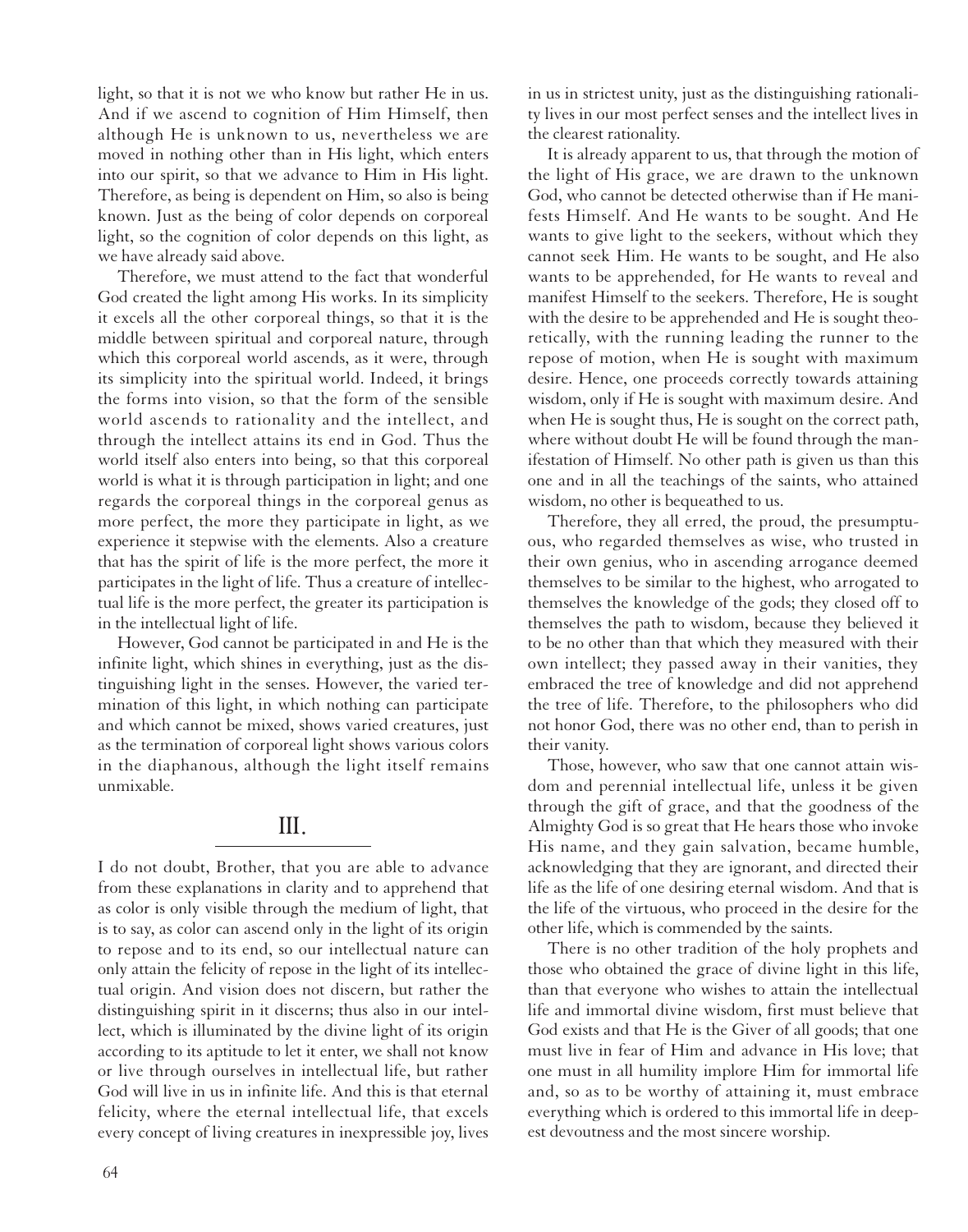Now you see, Brother, that not some virtue nor cult nor law nor instruction justifies us, so that we deserve to obtain this most excellent gift. But a virtuous life, observation of the commandments, sensible devotion, mortification of the flesh, contempt for the world, and all the rest of this kind accompany everyone who seeks correctly divine life and eternal wisdom. If they are not with him, then it is manifest that he is not on the path, but rather outside of it.

However, the indications that someone is not off the path but rather is on the path, we can obtain from the works which accompany those proceeding correctly. Whoever endeavors with the greatest desire to apprehend eternal wisdom places nothing before it in his love; takes care not to offend it; affirms that, in comparison to it, everything else is nothing; also regards everything else as nothing and spurns it. To please the loved wisdom he adapts his whole effort to it, knowing that he cannot please it if he clings to the other, corruptible prudence of the world or sensible delectation. Therefore, abandoning everything, he hastens freely in the fervor of his love. As the deer desires the font of water, so does such a soul desire God. Thus, we merit the incomparable thesaurus of glory not through works which we accomplish, but rather God loves who love Him; for He is charity and love and gives Himself to souls, so that they enjoy this best good in eternity.

Now you see, Brother, to what purpose you have come into this world, as we have already mentioned in the introduction, namely, in order to search for God. You see that *theos* means for the seekers, how one can seek Him on a certain path. If you walk on this, then it will be your path and it will be well known to you; you will delight in it on account of its loveliness and the fecundity of its fruits, which are found all around it. Therefore, exercise yourself by multiplying your action and theoretical ascension and you will find the pastures, which augment and strengthen you on your path, and which inflame you more from day to day in desire.

For our intellectual spirit has the power of fire in itself. For no other purpose is it sent by God to the earth than that it glow and grow into a flame. When it is excited by admiration, then it grows, just as if the wind entering into a fire excited its potential to actuality. If we apprehend the works of God, we marvel at eternal wisdom. And through the extrinsic wind, which proceeds from works and creatures of such varied powers and operations, we are incited so that our desire grows into love of the Creator and attains to the intuition of His wisdom, which has ordered everything wonderfully.

If we turn our view to the minimum grain of mustard seed and intuit its strength and power with the eye of the intellect, then we find a vestige, which excites us in admiration of our God. For although its body is so small, nevertheless its power is without limit. In this granule is a large tree with leaves and little branches and many other seeds, in which similarly is the same power beyond all number. Thus I see in the intellect the power of the grain of the mustard seed; if it should be unfolded as actuality, this sensible world would not suffice thereto; not even ten or a thousand, indeed not even so many worlds as one could enumerate.

Who is not seized by admiration, when he reconsiders this, especially when one adds that the intellect of man embraces all the power of the grain of seed and apprehends this as true, and thus excels in its capacity of apprehension all that of the whole sensible world, and not only of this one, but rather of infinitely many worlds? And so our intellective power embraces every corporeal and measurable nature.

What magnitude therefore is in our intellect! If, therefore, the merely punctual magnitude of the intellectual spirit embraces every possible sensible and corporeal magnitude with infinitely greater capacity of apprehension, how great then is the Lord! And how laudable is He, whose magnitude is infinitely more excellent than the magnitude of the intellect! And just because He is so great, everything is in comparison to Him nothing and can be in Him nothing other than God Himself. Blessed be He in eternity! You could likewise ascend through a similar ascent from the power of a millet seed, just as from the power of every vegetative and animal seed, and no seed has less power than the grain of mustard seed. And there are infinitely many such seeds. Oh how great is our God! He is the actuality of every potentiality, for He is the end of every potentiality; not only the potentiality which is contracted to a grain of mustard seed or millet seed or a grain of corn or to the seed of our father Adam or to others, and thus to infinity!

But because, in all these, immeasurable strength and power is contracted according to their genus, absolute potentiality, which is also infinite actuality, is in God without contraction. What man would not be astounded by the power of God, if he seeks thus? Who would not be inflamed to the highest ardor and fear and love for the Almighty? Who can observe the power of the minimum scintilla of fire without being filled with admiration for God beyond everything that can be said? If the power of a scintilla, insomuch as it is in actuality—for in order to be actual, the scintilla is obtained from potentiality by means of the motion and striking of iron against the flint—is so great, that it is in its power to resolve everything into its nature and to place all fire in potentiality into actuality, wheresoever it is in this world,